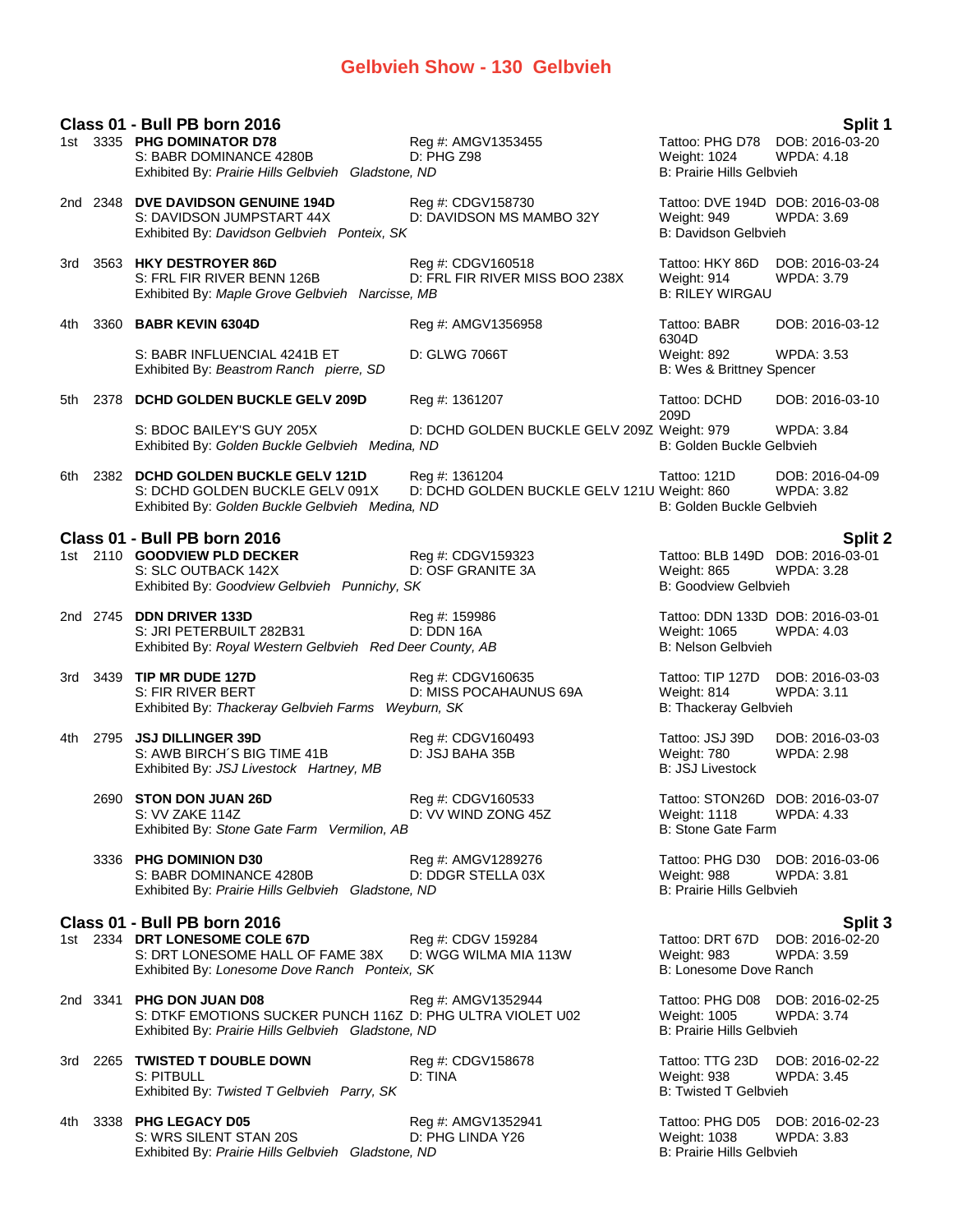- 5th 3339 **PHG DENALI D06** Reg #: AMGV1352942 Tattoo: PHG D06 DOB: 2016-02-24<br>S: RWG YIKES 1512 D: PHG BAD ROMANCE Y07 Weight: 1043 WPDA: 3.86 S: RWG YIKES 1512 **D: PHG BAD ROMANCE Y07** Weight: 1043 Exhibited By: *Prairie Hills Gelbvieh Gladstone, ND* B: Prairie Hills Gelbvieh 6th 3560 **MGF DIRTY DANCER 7D** Reg #: CDGV160520 Tattoo: MGF 7D DOB: 2016-02-29 S: JRI TOP RECRUIT 254U82 D: MGF MISS X-RATED 29A Weight: 894 WPDA: 3.37 Exhibited By: *Maple Grove Gelbvieh Narcisse, MB* B: MAPLE GROVE GELBVIEH 7th 2797 **JSJ DINGER 23D ET** Reg #: CDGV160509 Tattoo: JSJ 23D ETDOB: 2016-02-22 S: ATC GOLD STAR POLLED 5D D: SA BIRCH´S GAYLE 32N Weight: 787 WPDA: 2.89<br>
Exhibited By: JSJ Livestock Hartney, MB B: JSJ Livestock Exhibited By: JSJ Livestock Hartney, MB **Class 01 - Bull PB born 2016 Split 4** 1st 2349 **DVE DAVIDSON EMERSON 108D** Reg #: CDGV158506 Tattoo: DVE 108D DOB: 2016-02-14<br>S: BLACK MAC Z13 D: DAVIDSON MS NAVAHO 26B Weight: 965 WPDA: 3.45 D: DAVIDSON MS NAVAHO 26B Exhibited By: *Davidson Gelbvieh Ponteix, SK* B: Davidson Gelbvieh B: Davidson Gelbvieh 2nd 2356 **DVE DAVIDSON MORLEY 84D** Reg #: CDGV158483 Tattoo: DVE 84D DOB: 2016-02-10 D: DAVIDSON MS HOSS 112B Exhibited By: *Davidson Gelbvieh Ponteix, SK* B: Davidson Gelbvieh B: Davidson Gelbvieh 3rd 2500 **FLADELAND BACK IN BLACK 39D** Reg #: CDGV160041 Tattoo: FLAD 39A DOB: 2016-02-08 S: SLC REBEL 225Z D: FLADELAND BLACK OUT 95Y ET Weight: 1110 WPDA: 3.88 Exhibited By: Fladeland Livestock Gladmar, SK 4th 2272 **TWISTED T DOUBLE UP** Reg #: CDGV158437 Tattoo: TTG 16D DOB: 2016-02-09<br>S: EV MIGHTY DANDY D: FRL TILEY DIE RESON Meight: 994 WPDA: 3.49 S: EV MIGHTY DANDY **D: FRL TILEY** CHECK MIGHTY DANDY **D: FRL TILEY Weight: 994** WIERHILLEY **WE**: 394 WIERHILLEY Exhibited By: Twisted T Gelbvieh Parry, SK 5th 2750 **DDN DIRT ROAD 71D Reg #: 159983** Tattoo: RWG D71 DOB: 2016-02-14<br>S: JRI PETERBUILT 282B31 D: DDN BELLY RIVER ZED-X 230Z Weight: 1024 WPDA: 3.66 S: JRI PETERBUILT 282B31 D: DDN BELLY RIVER ZED-X 230Z Weight: 1024 Exhibited By: *Royal Western Gelbvieh Red Deer County, AB* B: Nelson Gelbvieh 6th 3435 **TIP MR DEVERO 60D** Reg #: CDGV160633 Tattoo: TIP 60D DOB: 2016-02-12 S: LCR 19Z D: UN KEMPT LU LU 57U Weight: 950 WPDA: 3.37 Exhibited By: *Thackeray Gelbvieh Farms Weyburn, SK* B: Thackeray Land and Cattle 7th 2790 **JSJ DEFINED 7D** Reg #: CDGV160369 Tattoo: JSJ 7D DOB: 2016-02-09 S: JSJ BOILERMAKER 81Z D: ZTM MCCOY 503R CHIME 102Y Weight: 964 WPDA: 3.38 Exhibited By: *JSJ Livestock Hartney, MB* B: *JSJ Livestock* **B**: *JSJ Livestock* **Class 01 - Bull PB born 2016 Split 5** 1st 2499 **FLADELAND PLAYIN DIRTY 8D** Reg #: CDGV160057 **Tattoo: FLAD 8D** DOB: 2016-02-01<br>S: SLC HEAD START 37A D: FLADELAND ALABI 89A Weight: 1168 WPDA: 3.99 S: SLC HEAD START 37A D: FLADELAND ALABI 89A Weight: 1168 WPDA: 3.99 Exhibited By: Fladeland Livestock Gladmar, SK 2nd 2336 **DRT LONESOME ALTITUDE 65D** Reg #: CDGV 159459 Tattoo: DRT 65D DOB: 2016-02-02 S: DRT LONESOME HALL OF FAME 38X Exhibited By: *Lonesome Dove Ranch Ponteix, SK* B: Lonesome Dove Ranch Ponteix, SK 3rd 3353 **SLL DAKOTA 208D** Reg #: CDGV 159962 Tattoo: SLL 208D DOB: 2016-02-03<br>S: DRT LONSOME FALCON D: RWG WILD CHICK 9116 Weight: 1189 WPDA: 4.09 S: DRT LONSOME FALCON Exhibited By: *Smithers Land & Livestock Three Hills, AB* B: Smithers Land & Livestock 4th 3431 **TIP MR DIPLOMAT 31D** Req #: CDGV160926 Tattoo: TIP 31D DOB: 2016-02-05 S: FIR RIVER BERT **D: TIP 203Y** D: TIP 203Y Meight: 1066 WPDA: 3.69<br>Exhibited By: *Thackeray Gelbvieh Farms Weyburn, SK* B: Thackeray Land and Cattle Exhibited By: Thackeray Gelbvieh Farms Weyburn, SK 5th 2333 **DRT LONESOME MAIN MAN 92D** Reg #: CDGV 159469 Tattoo: DRT 92D DOB: 2016-02-04 S: DRT LONESOME HIGH ROLLER 55W D: WGG WWW.PRIMETIME 96W Weight: 1057 WPDA: 3.64 Exhibited By: Lonesome Dove Ranch Ponteix, SK B: Lonesome Dove Ranch 6th 2495 **FLADELAND ON DECK 30D** Reg #: CDGV160040 Tattoo: FLAD 30D DOB: 2016-02-06
- S: FLADELAND BOOTLEGGER 21A D: FLADELAND BEWARE 38B Weight: 990 WPDA: 3.44 Exhibited By: Fladeland Livestock Gladmar, SK B: Fladeland Livestock B: Fladeland Livestock

### **Class 01 - Bull PB born 2016 Split 6**

1st 2135 **AWB BIRCH'S THE BOXER 21D** Reg #: CDGV159336 Tattoo: AWB 21D DOB: 2016-01-21 S: FLAD FLADELAND DJW ROCKM SOCKM D: AWB BIRCH'S MACY 37A Weight: 1100 WPDA: 3.62<br>Exhibited By: Twin Bridge Farms Lomond, AB B: TWIN BRIDGE FARMS Exhibited By: Twin Bridge Farms Lomond, AB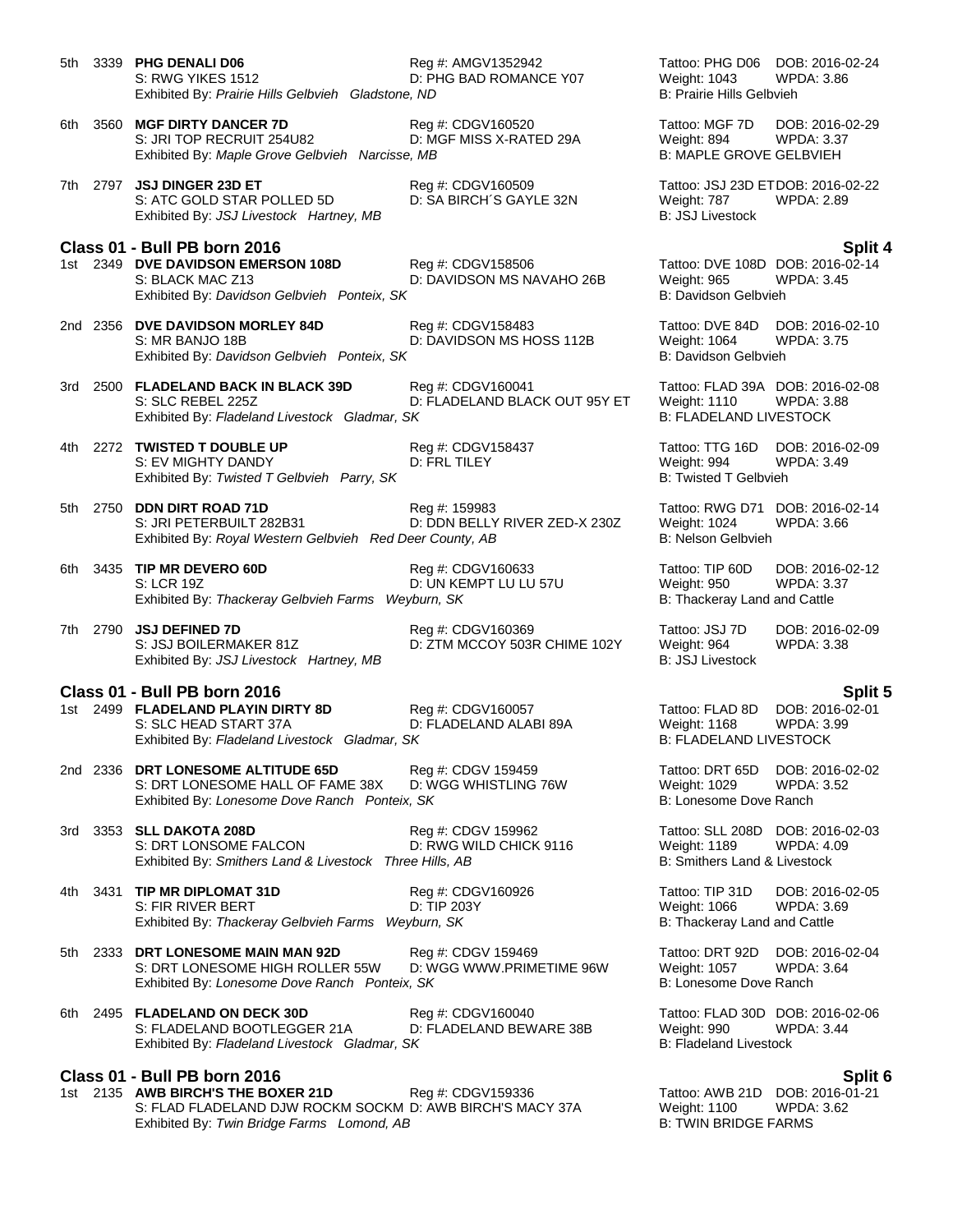- 2nd 2137 **AWB BIRCH'S COLD WAR 57D ET** Reg #: CDGV158536 Tattoo: AWB 57D DOB: 2016-01-29<br>S: OWEN BIRCH'S RICCO 154W D: FLAD LEXXUS 128X Weight: 1134 WPDA: 3.83 S: OWEN BIRCH'S RICCO 154W D: FLAD LEXXUS 128X Weight: 1134 WPDA<br>Exhibited By: Twin Bridge Farms Lomond, AB B: TWIN BRIDGE FARMS Exhibited By: Twin Bridge Farms Lomond, AB
- 3rd 2269 **TWISTED T DONE RIGHT** Reg #: CDGV158181 Reg Trattoo: TTG 1D DOB: 2016-01-21<br>S: EV MIGHTY DANDY D: EV MISS RIGHT Weight: 1060 WPDA: 3.49 S: EV MIGHTY DANDY **DELLACT CONTAINS DE SEV MISS RIGHT** Weight: 1060 Exhibited By: Twisted T Gelbvieh Parry, SK B: Twisted T Gelbvieh Parry, SK B: Twisted T Gelbvieh
- 4th 2354 **DVE DAVIDSON RICHIE 5D** Reg #: CDGV158191 Tattoo: DVE 5D DOB: 2016-01-22 S: DAVIDSON COWBOY 20U D: DAVIDSON MS SEC 104B Weight: 1030 WPDA: 3.40 Exhibited By: *Davidson Gelbvieh Ponteix, SK* B: Davidson Gelbvieh B: Davidson Gelbvieh
- 5th 2114 **GOODVIEW PLD DAZZLE** Reg #: CDGV159605 Tattoo: BLB 113D DOB: 2016-01-15 S: BLB GOODVIEW PLD STACKER D: BLB GOODVIEW PLD WILMA Weight: 1090 WPDA: 3.52<br>Exhibited By: Goodview Gelbvieh Punnichy, SK B: Goodview Gelbvieh Exhibited By: Goodview Gelbvieh Punnichy, SK
- 6th 2113 **GOODVIEW PLD DYNOMITE** Reg #: CDGV159302 Tattoo: BLB 118D DOB: 2016-01-20<br>S: SLC RIO GRANDE 202A D: GOODVIEW PLD MAUREEN Weight: 1108 WPDA: 3.63 Exhibited By: Goodview Gelbvieh Punnichy, SK
- 7th 2267 **TWISTED T DA BOMB DIGGITY** Reg #: CDGV158234 Tattoo: TTG 5D DOB: 2016-01-29 S: TWISTED T ARMADEOUS Exhibited By: Twisted T Gelbvieh Parry, SK B: Twisted T Gelbvieh
- 8th 3438 **TIP MR DONALDSON 6D** Reg #: CDGV160632 Tattoo: TIP 6D DOB: 2016-01-26<br>S: DAVIDSON MAJOR 164Y D: TWIN STAR RIONA 332R Weight: 1001 WPDA: 3.35 D: TWIN STAR RIONA 332R Exhibited By: Thackeray Gelbvieh Farms Weyburn, SK B: Thackeray Land and Cattle

# **Class 02a - Junior Division Calf Champion and Reserve Calf Champion Bull Split 0**

- 1st 2334 **DRT LONESOME COLE 67D** Reg #: CDGV 159284 Tattoo: DRT 67D DOB: 2016-02-20<br>S: DRT LONESOME HALL OF FAME 38X D: WGG WILMA MIA 113W Weight: 983 WPDA: 3.59 S: DRT LONESOME HALL OF FAME 38X D: WGG WILMA MIA 113W Weight: 983 WPDA<br>Exhibited By: Lonesome Dove Ranch Ponteix, SK B: Lonesome Dove Ranch Exhibited By: *Lonesome Dove Ranch Ponteix, SK*
- 2nd 3335 **PHG DOMINATOR D78** Reg #: AMGV1353455 Tattoo: PHG D78 DOB: 2016-03-20<br>S: BABR DOMINANCE 4280B D: PHG Z98 D: PHG 298 Weight: 1024 WPDA: 4.18 S: BABR DOMINANCE 4280B D: PHG Z98 Weight: 1024 WPI<br>Exhibited By: *Prairie Hills Gelbvieh Gladstone. ND* B: Prairie Hills Gelbvieh Exhibited By: Prairie Hills Gelbvieh Gladstone, ND

### **Class 02b - Senior Division Calf Champion and Reserve Calf Champion Bull Split 0**

- 1st 2137 **AWB BIRCH'S COLD WAR 57D ET** Reg #: CDGV158536 Tattoo: AWB 57D DOB: 2016-01-29<br>S: OWEN BIRCH'S RICCO 154W D: FLAD LEXXUS 128X Weight: 1134 WPDA: 3.83 S: OWEN BIRCH'S RICCO 154W D: FLAD LEXXUS 128X Weight: 1134 Exhibited By: Twin Bridge Farms Lomond, AB B: TWIN BRIDGE FARMS
- 2nd 2135 **AWB BIRCH'S THE BOXER 21D** Reg #: CDGV159336 Tattoo: AWB 21D DOB: 2016-01-21<br>S: FLAD FLADELAND DJW ROCKM SOCKM D: AWB BIRCH'S MACY 37A Weight: 1100 WPDA: 3.62 S: FLAD FLADELAND DJW ROCKM SOCKM D: AWB BIRCH'S MACY 37A Weight: 1100 Exhibited By: *Twin Bridge Farms Lomond, AB* B: TWIN BRIDGE FARMS

### **Class 03 - Bull PB born 2015 Apr 1- Dec 31 Split 1**

- 1st 2749 **RWG RIGHT COMBINATION 5506** Reg #: 156503 Tattoo: RWG C506 DOB: 2015-05-04 S: RWG WAR ADMIRAL 2528 D: SLC LORA 164Y Weight: 2013 WPDA: 3.56 Exhibited By: *Royal Western Gelbvieh Red Deer County, AB* B: Royal Western Gelbvieh
- 2nd 2738 **NGC CASINO ROYALE 11C** Reg #: CDGV157100 Tattoo: NGC 11C DOB: 2015-05-05 S: JRI TRENDSETTER 254A47 D: NGC DESTIN TO DREAM 3Z Weight: 1703 Exhibited By: *BNH Livestock Red Deer County, AB* B: BNH Livestock B: BNH Livestock
- 3rd 2754 **RWG BOOTS & CHAPS 5519** Reg #: 156561 Research 2754 **RWG C519 DOB: 2015-05-24**<br>S: BEA PASSION 001X ET D: RWG BLACKCAT 0410 Weight: 1700 WPDA: 3.11 D: RWG BLACKCAT 0410 Exhibited By: *Royal Western Gelbvieh Red Deer County, AB* B: Royal Western Gelbvieh

### **Class 04 - Bull PB born 2015 Jan 1- Mar 31 Split 1**

1st 2276 **TWISTED T CHIEF** Reg #: CDGV154789 Tattoo: TTG 6C DOB: 2015-02-15 S: EV MIGHTY DANDY **Dight: 1966** WIS D: FRL TILEY Weight: 1966 WILES WEIGHT WILL BOTT DIGHT OF DIGHT OF DIGHT O<br>Exhibited By: *Twisted T Gelbyieh Parry. SK* B: Twisted T Gelbyieh Exhibited By: Twisted T Gelbvieh Parry, SK *Additional Owner:* Jeremy Wolfe

2nd 2340 **DVE DAVIDSON RUTTAN 117C** Reg #: CDGV 154808 Tattoo: DVE 117C DOB: 2015-02-18<br>S: DDGR NAVAHO 188X D: DVE DAVIDSON MS JIM 153R Weight: 1911 WPDA: 2.98 D: DVE DAVIDSON MS JIM 153R Exhibited By: *Lonesome Dove Ranch Ponteix, SK* B: Davidson Gelbvieh

D: GOODVIEW PLD MAUREEN Weight: 1108 WIER<br>SK B: Goodview Gelbvieh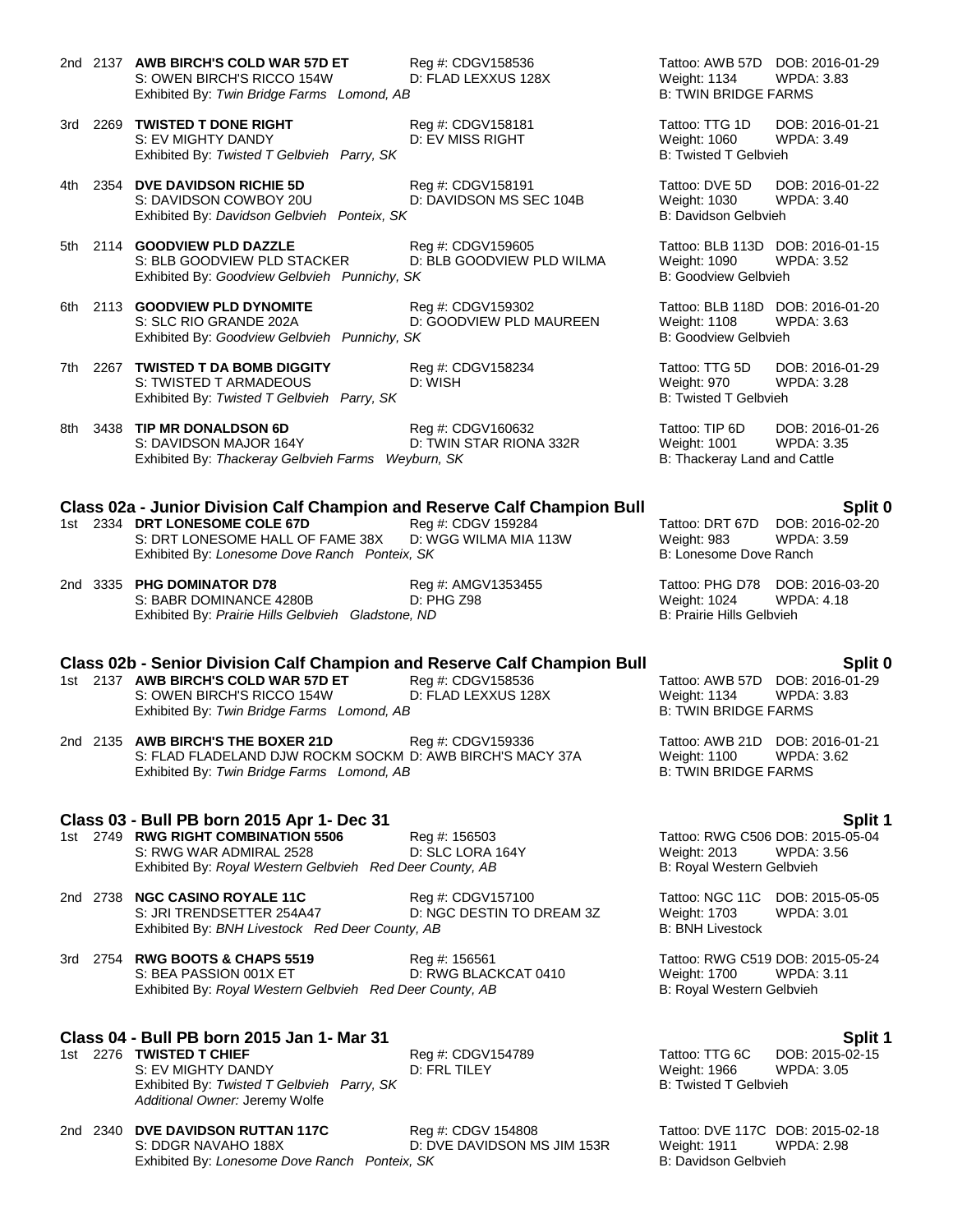- 3rd 2494 **FLADELAND PAINKILLER 123C** Reg #: CDGV157185 Tattoo: FLAD 123C DOB: 2015-02-22 S: VV ZAKE114Z D: FLF BEACH GIRL 110P Weight: 1929 WPDA: 3.03 Exhibited By: Fladeland Livestock Gladmar, SK
- 4th 2355 **DVE DAVIDSON DUNNIT 25C** Reg #: CDGV154582 Tattoo: DVE 25C DOB: 2015-02-02 S: DAVIDSON U-BETCHA 174A D: DAVIDSON MS SECRET 78U Weight: 2118 WPDA: 3.22 Exhibited By: *Davidson Gelbvieh Ponteix, SK* B: Davidson Gelbvieh B: Davidson Gelbvieh
- 5th 2744 **JRI GUNG HO 282C51** Reg #: 1321978 Tattoo: JRI 282C51 DOB: 2015-02-26 S: JRI TOP GUN 254X822 D: JRI MS FRANKIE 282R11 Weight: 1927 WPDA: 3.04 Exhibited By: *Royal Western Gelbvieh Red Deer County, AB* B: Judd Ranch INC *Additional Owner:* Fladeland Livestock
- 6th 2139 **AWB BIRCH'S BOJANGLES 24C** Reg #: CDGV156775 Tattoo: AWB 24C DOB: 2015-01-27 S: SLC TOUCHDOWN 166W D: AWB BIRCH'S BOE 189A Weight: 1800 WPDA: 2.71 Exhibited By: Twin Bridge Farms Lomond, AB Exhibited By: Twin Bridge Farms Lomond, AB *Additional Owner:* HAWKEYE RANCHES
- 7th 3198 **OSF RED ZONE 101C ET** Reg #: CDGV 157461 Tattoo: OSF 101C DOB: 2015-03-16<br>S: SLC MASTERPLAN 512T D: SLC ANITA 122R Weight: 1936 WPDA: 3.15 S: SLC MASTERPLAN 512T D: SLC ANITA 122R Weight: 1936 WIERhibited By: Overby Stock Farm Ste. Rose du Lac, MB Stock Parm B: Overby Stock Farm Exhibited By: Overby Stock Farm Ste. Rose du Lac, MB *Additional Owner:* Merv Tuplin

### **Class 05 - Junior Champion and Reserve Junior Champion Bull Split 0**

- 1st 2749 **RWG RIGHT COMBINATION 5506** Reg #: 156503 Tattoo: RWG C506 DOB: 2015-05-04 S: RWG WAR ADMIRAL 2528 D: SLC LORA 164Y DIESER Weight: 2013 Exhibited By: *Royal Western Gelbvieh Red Deer County, AB* B: Royal Western Gelbvieh
- 2nd 2738 **NGC CASINO ROYALE 11C** Reg #: CDGV157100 Tattoo: NGC 11C DOB: 2015-05-05 D: NGC DESTIN TO DREAM 3Z Weight: 1703<br>tv. AB B: BNH Livestock Exhibited By: *BNH Livestock Red Deer County, AB*

### **Class 06 - Bull PB born 2014 Split 1**

1st 2271 **GUN FIGHTER** Reg #: CDGV157949 Tattoo: JCGR 150BDOB: 2014-01-19<br>S: CAROLINA EXCLUSIVE D: LADY FREEDOM Weight: 2308 WPDA: 2.23 S: CAROLINA EXCLUSIVE D: LADY FREEDOM Weight: 2308 WPDA: 2.23<br>
Exhibited By: Twisted T Gelbvieh Parry, SK B: Jumping Cow Gelbvieh Exhibited By: Twisted T Gelbvieh Parry, SK

# **Class 07 - Senior Champion and Reserve Senior Champion Bull <b>Split 0**<br>1st 2271 GUN FIGHTER **Req #: CDGV157949 Split 0** Tattoo: JCGR 150BDOB: 2014-01-19

S: CAROLINA EXCLUSIVE D: LADY FREEDOM Weight: 2308 WPDA: 2.23 Exhibited By: *Twisted T Gelbvieh Parry, SK* B: Jumping Cow Gelbvieh

# **Class 08 - Grand Champion and Reserve Grand Champion Bull Split 0**<br>1st 2749 RWG RIGHT COMBINATION 5506 Req #: 156503 Tattoo: RWG C506 DOB: 2015-05-04

- 1st 2749 **RWG RIGHT COMBINATION 5506** Reg #: 156503<br>S: RWG WAR ADMIRAL 2528 D: SLC LORA 164Y S: RWG WAR ADMIRAL 2528 D: SLC LORA 164Y Weight: 2013 WPDA: 3.56 Exhibited By: *Royal Western Gelbvieh Red Deer County, AB* B: Royal Western Gelbvieh
- 2nd 2135 **AWB BIRCH'S THE BOXER 21D** Reg #: CDGV159336 Tattoo: AWB 21D DOB: 2016-01-21 S: FLAD FLADELAND DJW ROCKM SOCKM D: AWB BIRCH'S MACY 37A Weight: 1100 WPDA: 3.62 Exhibited By: *Twin Bridge Farms Lomond, AB* B: TWIN BRIDGE FARMS

### **Class 09 - Female PB born 2015 Apr 1- Dec 31**

**Class 10 - Female PB born 2015 Jan 1- Mar 31 Split 1** 1st 2351 **DVE DAVIDSON MS JUMPSTART 83C** Reg #: CDGV154730 S: DAVIDSON JUMPSTART 44X D: DAVIDSON MS TEQUILA 94S Weight: 1457 WPDA: 2.25 Exhibited By: *Davidson Gelbvieh Ponteix, SK* B: Davidson Gelbvieh Bisman Bisman Bisman Bisman Bisman Bisman Gelbvieh

2nd 2498 **FLADELAND MARTINI 34C** Reg #: CDGV157188 Tattoo: FLAD 34C DOB: 2015-01-22 S: FLADELAND BOOTLEGGER 21A D: FLADELAND HOTWIRE 35Y Weight: 1496 WPDA: 2.24 Exhibited By: *Fladeland Livestock Gladmar, SK* B: FLADELAND LIVESTOCK

3rd 3437 **TIP MISS CINNAMON 73C** Reg #: CDGV157433 Tattoo: TIP 73C DOB: 2015-02-18 S: DAVIDSON MAJOR D: UNIQUE JEANETTE Weight: 1660 WPDA: 2.59 Exhibited By: *Thackeray Gelbvieh Farms Weyburn, SK* B: Thackeray Land and Cattle

1st 2271 **GUN FIGHTER** Reg #: CDGV157949 Tattoo: JCGR 150BDOB: 2014-01-19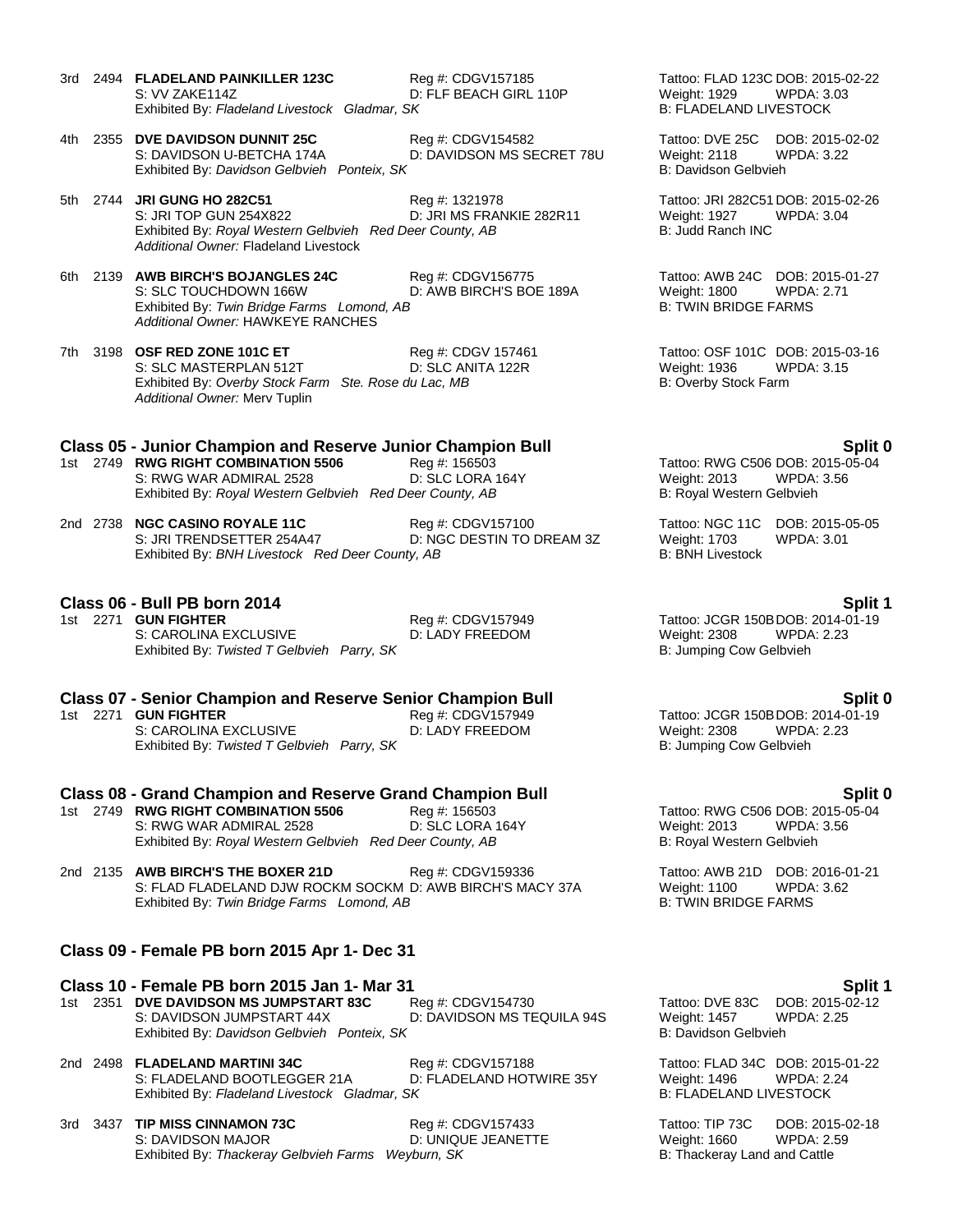- 4th 3343 **PHG COUNTESS C71** Reg #: AMGV1322852 Tattoo: PHG C71 DOB: 2015-03-10 S: DTKF EMOTIONS SUCKER PUNCH 116Z D: CVV MISS 92W ET Weight: 1479 WPDA: 2.38<br>Exhibited Bv: Prairie Hills Gelbvieh Gladstone, ND B: Prairie Hills Gelbvieh Exhibited By: Prairie Hills Gelbvieh Gladstone, ND
- 5th 3557 **MGF COVERGIRL 6C** Reg #: CDGV157375 Tattoo: MGF 6C DOB: 2015-03-03 S: MGF ROCKY 39Y **D: MGF MISS X-RATED 29A** Weight: 1428 WPDA: 2.27 Exhibited By: *Maple Grove Gelbvieh Narcisse, MB* B: MAPLE GROVE GELBVIEH *Additional Owner:* THACKERAY LAND & CATTLE *Additional Owner:* SELIN GELBVIEH *Additional Owner:* HURLBURT LIVESTOCK
- 6th 2136 **AWB BIRCH'S WITTA 141C** Reg #: CDGV156918 Tattoo: GAB 141C DOB: 2015-03-08 S: SA BIRCH'S MONOPOLY 168A D: GAB BIRCH'S WITTA 75Y Weight: 1458 WPDA: 2.34<br>Exhibited By: Twin Bridge Farms Lomond, AB B: TWIN BRIDGE FARMS Exhibited By: Twin Bridge Farms Lomond, AB
- 7th 2503 **FLADELAND CRUEL GIRL 79C** Reg #: CDGV157337 Tattoo: FLAD 79C DOB: 2015-02-04<br>S: FLADELAND BOOGEYMAN 28A ET D: FLADELAND TRACE 101T Weight: 1398 WPDA: 2.13 S: FLADELAND BOOGEYMAN 28A ET D: FLADELAND TRACE 101T Weight: 1398 WPDA: 2.<br>Exhibited By: Fladeland Livestock Gladmar. SK B: FLADELAND LIVESTOCK Exhibited By: Fladeland Livestock Gladmar, SK
- 8th 2789 **JSJ CABERNET 50C** Reg #: CDGV158540 Tattoo: JSJ 50C DOB: 2015-03-30 Exhibited By: *JSJ Livestock Hartney, MB* B: *JSJ Livestock* **B**: *JSJ Livestock*

### **Class 11 - Junior Champion and Reserve Junior Champion Female Split 0**

D: ZTM MCCOY 407S BROOK 8Y

- 1st 2351 **DVE DAVIDSON MS JUMPSTART 83C** Reg #: CDGV154730 Tattoo: DVE 83C DOB: 2015-02-12 Exhibited By: *Davidson Gelbvieh Ponteix, SK* B: Davidson Gelbvieh B: Davidson Gelbvieh
- 2nd 2498 **FLADELAND MARTINI 34C** Reg #: CDGV157188 Tattoo: FLAD 34C DOB: 2015-01-22 D: FLADELAND HOTWIRE 35Y Weight: 1496 WPDA: 2.<br>SK B: FLADELAND LIVESTOCK Exhibited By: Fladeland Livestock Gladmar, SK

### **Class 12 Female PB (with 2016 tattooed calf) born in 2014 Split 1**

1st 2353 **DVE DAVIDSON MS NAVAHO 26B** Reg #: CDGV 151261 S: NAVAHO 188X D: DAVIDSON MS DAKOTA 96X **Calf at Side: DVE DAVIDSON EMERSON 108D** Reg #: CDGV158506 S: BLACK MAC Z13 Sex: M Exhibited By: Davidson Gelbvieh Ponteix, SK

2nd 2687 **VV MISS DEBBIE 43B** Reg #: CDGV152028 S: FIR RIVER BIG N RICH 438Y D: SLC DEBBIE 209S<br>Calf at Side: STON MISS DEBBIE 1D Reg #: CDGV160536 **Calf at Side: STON MISS DEBBIE 1D** S: 3G ZIP LINE 266Z Sex: F Exhibited By: Stone Gate Farm Vermilion, AB

3rd 2753 **RWG KITTY 4512** Reg #: 153323 S: COLB XAVIER X812 D: RWG ROXY KITTY X 0301 **Calf at Side: RWG KITTY 6525** Reg #: 160080 S: BEAS 2806Z Sex: F Exhibited By: *Royal Western Gelbvieh Red Deer County, AB* 

4th 2796 **JSJ BAHA 35B** Reg #: CDGV153597 S: MR RED HOT X1163 D: L011 MISS GOLD BAR S518 **Calf at Side: JSJ DILLINGER 39D Reg #: CDGV160493** S: AWB BIRCH'S BIG TIME 41B Sex: M Exhibited By: JSJ Livestock Hartney, MB

2493 **FLADELAND BOTTOMS UP 23B** Reg #: CDGV153439 S: RID R COLLATERAL 2R D: FLADELAND SHANIA 45S **Calf at Side: FLADELAND DARLIN 4D** Reg #: CDGV160056 S: SLC HEAD START 37A ET Sex: F Exhibited By: Fladeland Livestock Gladmar, SK *Additional Owner:* DEL AND TAMMY WYATT

D: DAVIDSON MS TEQUILA 94S Weight: 1457 WPDA: 2.25

| Tattoo: DVE 26B<br>Weight: 1818                              | DOB: 2014-02-06                      |
|--------------------------------------------------------------|--------------------------------------|
| Tattoo: DVE 108D                                             | DOB: 2016-02-14                      |
| Weight: 965<br>B: Davidson Gelbvieh                          | WPDA: 0.00                           |
| Tattoo: VV43B<br>Weight: 1490                                | DOB: 2014-02-08                      |
| Tattoo: STON1D<br>Weight: 727<br><b>B: Vern Pancoast</b>     | DOB: 2016-01-28<br><b>WPDA: 0.00</b> |
| Tattoo: RWG B512<br>Weight: 1427                             | DOB: 2014-05-06                      |
| Tattoo: RWG D525<br>Weight: 726<br>B: Royal Western Gelbvieh | DOB: 2016-05-28<br><b>WPDA: 0.00</b> |
| Tattoo: JSJ 35B<br>Weight: 1474                              | DOB: 2014-04-06                      |
| Tattoo: JSJ 39D<br>Weight: 780<br><b>B: JSJ Livestock</b>    | DOB: 2016-03-03<br><b>WPDA: 0.00</b> |
| Tattoo: FLAD 23B<br>Weight: 0                                | DOB: 2014-01-23                      |
| Tattoo: FLAD 4D                                              | DOB: 2016-01-29                      |
| Weight: 813                                                  | WPDA: 0.00                           |
| <b>B: FLADELAND LIVESTOCK</b>                                |                                      |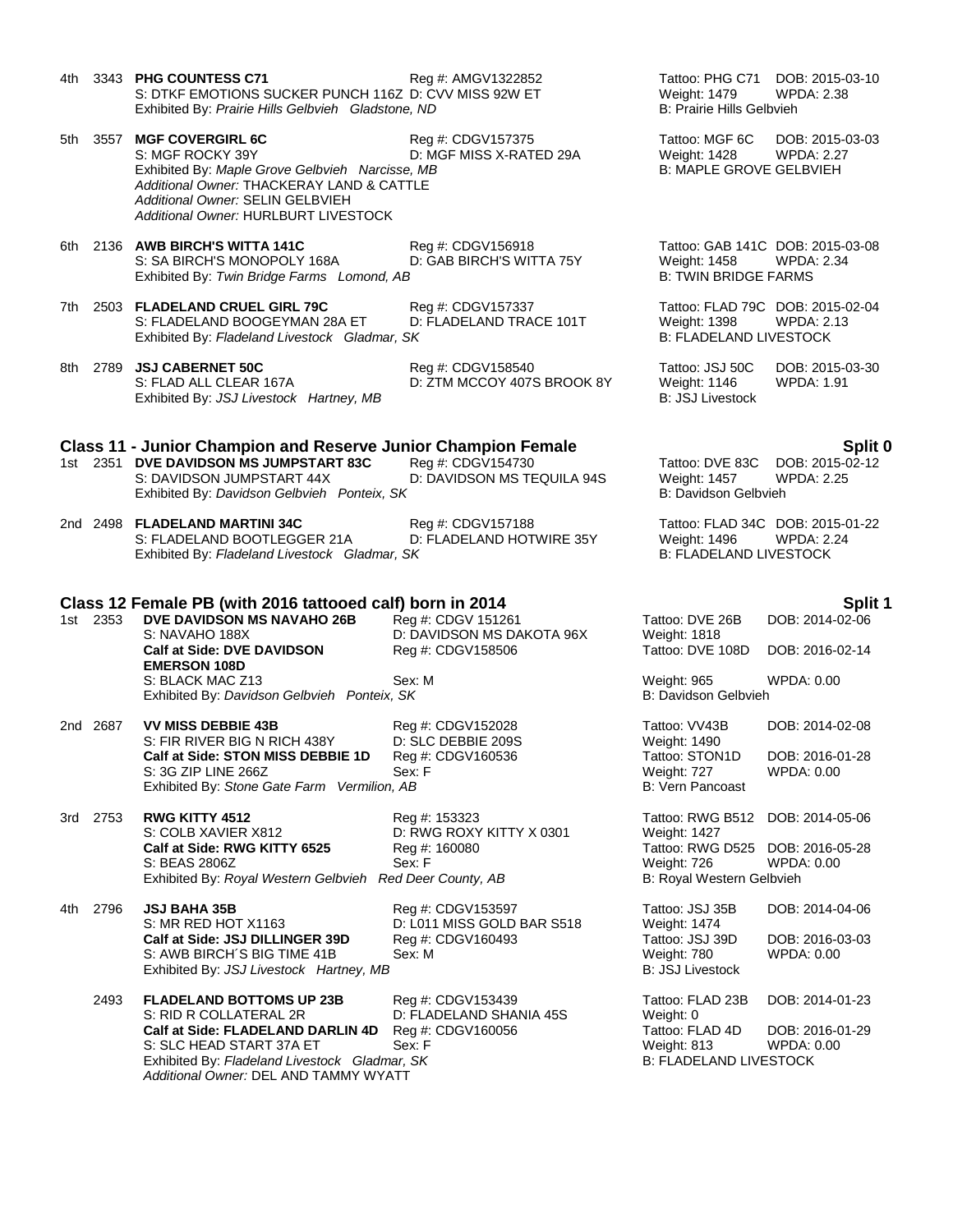|       | Class 13 Female PB (with 2016 tattooed calf) born in 2013 or earlier<br>Split 1 |                                                                                                                                           |                                                    |                                                                    |                                                 |  |  |
|-------|---------------------------------------------------------------------------------|-------------------------------------------------------------------------------------------------------------------------------------------|----------------------------------------------------|--------------------------------------------------------------------|-------------------------------------------------|--|--|
|       | 1st 2502                                                                        | <b>FLADELAND SPARKS FLY 29Z</b><br>S: JDPD ASTRO                                                                                          | Reg #: CDGV146699<br>D: FLADELAND SHILO 83S        | Tattoo: FLAD 29Z<br>Weight: 1733                                   | DOB: 2012-02-02                                 |  |  |
|       |                                                                                 | Calf at Side: FLADELAND DAISY DUKE Reg #: CDGV160038<br>51D                                                                               |                                                    | Tattoo: FLAD 51D                                                   | DOB: 2016-02-24                                 |  |  |
|       |                                                                                 | S: VV ZAKE 114Z<br>Exhibited By: Fladeland Livestock Gladmar, SK                                                                          | Sex: F                                             | Weight: 843<br><b>B: FLADELAND LIVESTOCK</b>                       | <b>WPDA: 0.00</b>                               |  |  |
|       | 2nd 2691                                                                        | <b>VV WIND ZONG 45Z</b><br>S: JRI TOP RECRUIT 254U82                                                                                      | Reg #: CDGV146886<br>D: VV WINDY WATER 197W        | Tattoo: VV45Z<br>Weight: 1886                                      | DOB: 2012-02-10                                 |  |  |
|       |                                                                                 | Calf at Side: STON DON JUAN 26D<br>S: VV ZAKE 114Z<br>Exhibited By: Stone Gate Farm Vermilion, AB                                         | Reg #: CDGV160533<br>Sex: M                        | Tattoo: STON26D<br>Weight: 1118<br>B: VV Farms                     | DOB: 2016-03-07<br>WPDA: 0.00                   |  |  |
|       | 3rd 2134                                                                        | <b>AWB BIRCH'S NATALIE 22Z</b><br>S: CK HUSTLER 17T                                                                                       | Reg #: CDGV145839<br>D: RPS X-GAL 128X             | Tattoo: AWB 22Z<br>Weight: 1446                                    | DOB: 2012-01-29                                 |  |  |
|       |                                                                                 | Calf at Side: AWB BIRCH'S NATALIE<br>1D                                                                                                   | Reg #: CDGV159331                                  | Tattoo: AWB 1D                                                     | DOB: 2016-01-11                                 |  |  |
|       |                                                                                 | S: SA BIRCH'S REVOLVER 3B<br>Exhibited By: Twin Bridge Farms Lomond, AB                                                                   | Sex: F                                             | Weight: 962<br><b>B: RPS GELBVIEH</b>                              | <b>WPDA: 0.00</b>                               |  |  |
| 4th - | 2275                                                                            | <b>EDGE OF GLORY</b><br>S: DVE PAYDAY                                                                                                     | Reg #: CDGV1179004<br>D: MISS 642S                 | Tattoo: PHG Y06<br>Weight: 2126                                    | DOB: 2011-02-14                                 |  |  |
|       |                                                                                 | Calf at Side: TWISTED T DESERT<br><b>STORM</b>                                                                                            | Reg #: CDGV158183                                  | Tattoo: TTG 3D                                                     | DOB: 2016-01-24                                 |  |  |
|       |                                                                                 | S: TWISTED T ARMADEAOUS<br>Exhibited By: Twisted T Gelbvieh Parry, SK                                                                     | Sex: M                                             | Weight: 1024<br>B: Prairie Hills Gelbvieh                          | WPDA: 0.00                                      |  |  |
|       | 3562                                                                            | <b>MGFMISS X-RATED 29A</b><br>S: MGF X-RATED 124X                                                                                         | Reg #: CDGV150123<br>D: MGF MISS INTUITION 103N ET | Tattoo: MGF 29A<br>Weight: 1723                                    | DOB: 2013-03-10                                 |  |  |
|       |                                                                                 | Calf at Side: MGF DIRTY DANCER 7D<br>S: JRI TOP RECRUIT 254U82<br>Exhibited By: Maple Grove Gelbvieh Narcisse, MB                         | Reg #: CDGV160520<br>Sex: M                        | Tattoo: MGF 7D<br>Weight: 894<br><b>B: MAPLE GROVE GELBVIEH</b>    | DOB: 2016-02-29<br>WPDA: 0.00                   |  |  |
|       |                                                                                 |                                                                                                                                           |                                                    |                                                                    |                                                 |  |  |
|       |                                                                                 | <b>Class 14 - Senior Champion and Reserve Senior Champion Female</b>                                                                      |                                                    |                                                                    | Split 0                                         |  |  |
|       | 1st 2353                                                                        | Exhibited By: Davidson Gelbvieh Ponteix, SK<br><b>DVE DAVIDSON EMERSON 108D</b><br>S: BLACK MAC Z13                                       | Reg #: CDGV158506<br>D: DAVIDSON MS NAVAHO 26B     | B: Davidson Gelbvieh<br>Tattoo: DVE 108D<br>Weight: 965            | DOB: 2016-02-14<br><b>WPDA: 3.45</b>            |  |  |
|       |                                                                                 | <b>DVE DAVIDSON MS NAVAHO 26B</b><br>S: NAVAHO 188X                                                                                       | Reg #: CDGV 151261<br>D: DAVIDSON MS DAKOTA 96X    | Tattoo: DVE 26B<br><b>Weight: 1818</b>                             | DOB: 2014-02-06<br><b>WPDA: 1.79</b>            |  |  |
|       | 2nd 2502                                                                        | Exhibited By: Fladeland Livestock Gladmar, SK                                                                                             |                                                    | B:                                                                 |                                                 |  |  |
|       |                                                                                 | <b>FLADELAND DAISY DUKE 51D</b><br>S: VV ZAKE 114Z                                                                                        | Reg #: CDGV160038<br>D: FLADELAND SPARKS FLY 29Z   | Tattoo: FLAD 51D<br>Weight: 843                                    | DOB: 2016-02-24<br><b>WPDA: 3.12</b>            |  |  |
|       |                                                                                 | <b>FLADELAND SPARKS FLY 29Z</b><br>S: JDPD ASTRO                                                                                          | Reg #: CDGV146699<br>D: FLADELAND SHILO 83S        | Tattoo: FLAD 29Z<br>Weight: 1733                                   | DOB: 2012-02-02<br>WPDA: 0.99                   |  |  |
|       |                                                                                 |                                                                                                                                           |                                                    |                                                                    |                                                 |  |  |
|       |                                                                                 | Class 15 - Female PB born 2016<br>1st 3337 PHG DIVINE D54<br>S: WRS SILENT STAN 20S<br>Exhibited By: Prairie Hills Gelbvieh Gladstone, ND | Reg #: AMGV1353432<br>D: PHG MISS EUNICE Z12       | Tattoo: PHG D54<br>Weight: 786<br><b>B: Prairie Hills Gelbvieh</b> | Split 1<br>DOB: 2016-03-12<br><b>WPDA: 3.11</b> |  |  |
|       |                                                                                 | 2nd 2385 DCHD GOLDEN BUCKLE GELV 007D                                                                                                     | Reg #: 1361208                                     | Tattoo: DCHD                                                       | DOB: 2016-03-17                                 |  |  |
|       |                                                                                 | S: BDOC BAILEY'S GUY 205X                                                                                                                 | D: DCHD GOLDEN BUCKLE GELBVIEH Weight: 826         | 007D                                                               | WPDA: 3.33                                      |  |  |
|       |                                                                                 | Exhibited By: Golden Buckle Gelbvieh Medina, ND                                                                                           | 248X                                               | B: Golden Buckle Gelbvieh                                          |                                                 |  |  |
|       |                                                                                 | 3rd 2741 NGC DREAMIN' HALO 22D<br>S: JRI PETERBILT 282B31 ET<br>Exhibited By: BNH Livestock Red Deer County, AB                           | Reg #: CDGV160248<br>D: NGC HEAVENLY HALO 148Z     | Tattoo: NGC 22D<br>Weight: 571<br><b>B: BNH Livestock</b>          | DOB: 2016-05-15<br>WPDA: 3.02                   |  |  |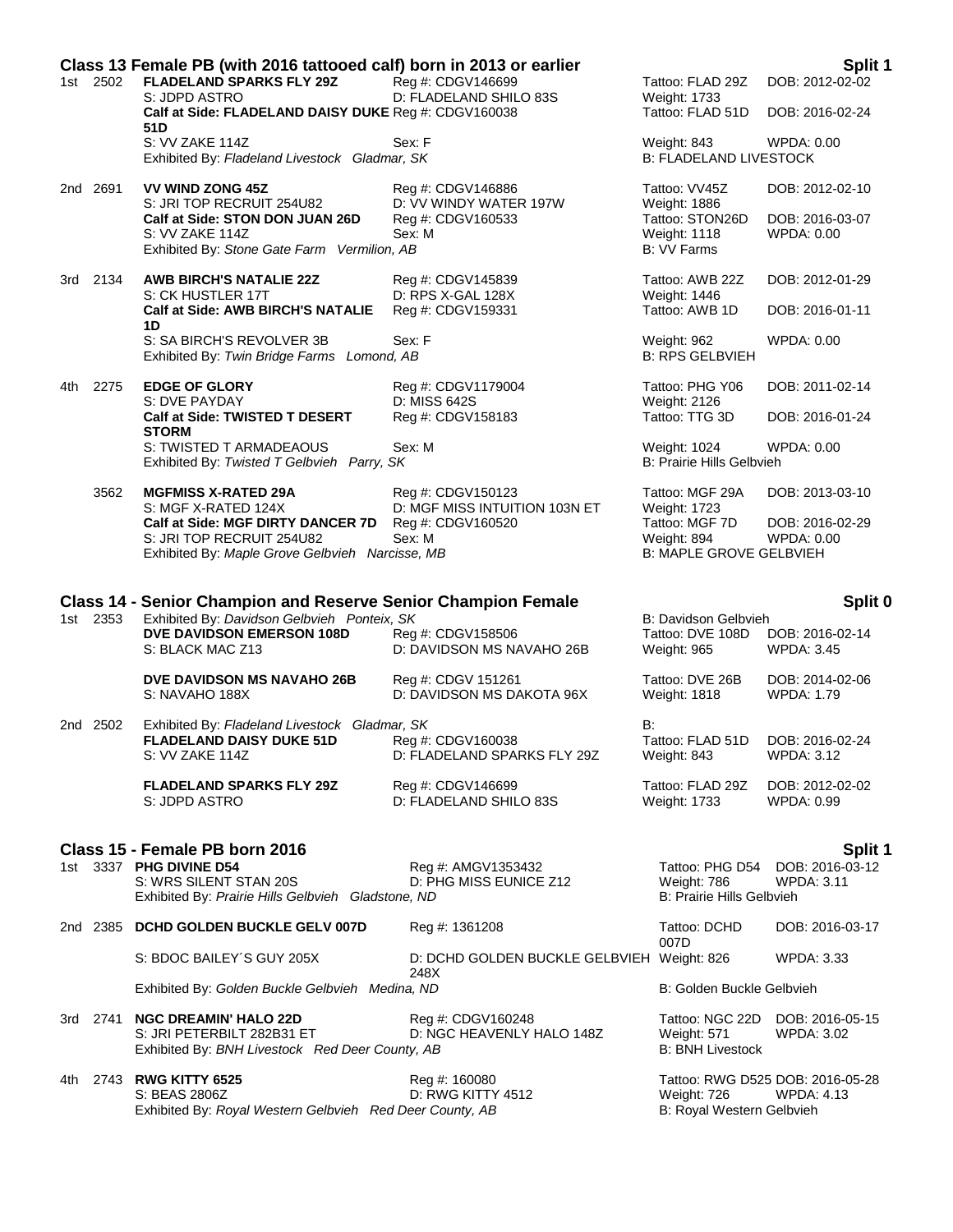|     | 5th 2381 DCHD GOLDEN BUCKLE GELV 012D                                                                                | Reg #: 1361209                                     | Tattoo: DCHD<br>012D                                                               | DOB: 2016-03-06                      |
|-----|----------------------------------------------------------------------------------------------------------------------|----------------------------------------------------|------------------------------------------------------------------------------------|--------------------------------------|
|     | S: DVE DAVIDSON MCGRAW 21B<br>Exhibited By: Golden Buckle Gelbvieh Medina, ND                                        | D: DCHD GOLDEN BUCKLE GELV 257A Weight: 752        | B: Golden Buckle Gelbvieh                                                          | <b>WPDA: 2.90</b>                    |
| 6th | 2793 <b>JSJ DELILA 42D</b><br>S: FLADELAND ALL CLEAR 167A<br>Exhibited By: JSJ Livestock Hartney, MB                 | Reg #: CDGV160538<br>D: MCCOY 90J FLOSSY 77X       | Tattoo: JSJ 42D<br>Weight: 748<br><b>B: JSJ Livestock</b>                          | DOB: 2016-03-08<br><b>WPDA: 2.91</b> |
|     | Class 15 - Female PB born 2016                                                                                       |                                                    |                                                                                    | Split 2                              |
|     | 1st 2350 DVE DAVIDSON MS JUMPSTART 142D<br>S: DAVIDSON JUMPSTART 44X<br>Exhibited By: Davidson Gelbvieh Ponteix, SK  | Reg #: CDGV158621<br>D: DAVIDSON MS TEQUILA 94S    | Tattoo: DVE 142D DOB: 2016-02-20<br>Weight: 880<br>B: Davidson Gelbvieh            | <b>WPDA: 3.21</b>                    |
|     | 2nd 3342 PHG DUCHESS D16<br>S: BABR DOMINANCE 4280B<br>Exhibited By: Prairie Hills Gelbvieh Gladstone, ND            | Reg #: AMGV1352952<br>D: CVV MISS 92W ET           | Tattoo: PHG D16 DOB: 2016-02-28<br>Weight: 976<br><b>B: Prairie Hills Gelbvieh</b> | WPDA: 3.67                           |
|     | 3rd 3340 PHG DIVA D23<br>S: RWG YIKES 1512<br>Exhibited By: Prairie Hills Gelbvieh Gladstone, ND                     | Reg #: AMGV1352986<br>D: VVGR 716T                 | Tattoo: PHG D23 DOB: 2016-03-05<br>Weight: 839<br>B: Prairie Hills Gelbvieh        | <b>WPDA: 3.23</b>                    |
|     | 4th 2497 FLADELAND DAISY DUKE 51D<br>S: VV ZAKE 114Z<br>Exhibited By: Fladeland Livestock Gladmar, SK                | Reg #: CDGV160038<br>D: FLADELAND SPARKS FLY 29Z   | Tattoo: FLAD 51D DOB: 2016-02-24<br>Weight: 843<br>B:                              | WPDA: 3.12                           |
|     | 5th 3556 MGF RAMCHER'S LENORE 3D<br>S: MGF WRANGLER 56A<br>Exhibited By: Maple Grove Gelbvieh Narcisse, MB           | Reg #: CDGV160516<br>D: MGF 79B                    | Tattoo: MGF 3D<br>Weight: 719<br><b>B: MAPLE GROVE GELBVIEH</b>                    | DOB: 2016-02-19<br>WPDA: 2.61        |
| 6th | 3559 MGF DAYDREAM 11D<br>S: MGF DOS EQUIS 2X ET<br>Exhibited By: Maple Grove Gelbvieh Narcisse, MB                   | Reg #: CDGV160515<br>D: TIP MISS LULLABY 213Z      | Tattoo: MGF 11D DOB: 2016-03-01<br>Weight: 736<br><b>B: MAPLE GROVE GELBVIEH</b>   | <b>WPDA: 2.79</b>                    |
|     | Class 15 - Female PB born 2016                                                                                       |                                                    |                                                                                    | Split 3                              |
|     | 1st 2339 DRT LONESOME HIGH CLASS 162D<br>S: DVE DAVIDSON WORLEY 76B<br>Exhibited By: Lonesome Dove Ranch Ponteix, SK | Reg #: CDGV 159457<br>D: DVE DAVIDSON MS MAMBO 73W | Tattoo: DRT 162D DOB: 2016-02-10<br>Weight: 876<br>B: Lonesome Dove Ranch          | <b>WPDA: 3.08</b>                    |
|     | 2nd 2689 STON MISS PARADEE 13D<br>S: VV ZAKE 114Z<br>Exhibited By: Stone Gate Farm Vermilion, AB                     | Reg #: CDGV160535<br>D: STON PARADEE 64R           | Tattoo: STON 13D DOB: 2016-02-12<br>Weight: 749<br>B: Stone Gate Farm              | WPDA: 2.66                           |
| 3rd | 3436 TIP MISS JEANETTE 51D<br>S: FIR RIVER BERT 17B<br>Exhibited By: Thackeray Gelbvieh Farms Weyburn, SK            | Reg #: CDGV160629<br>D: UNIQUE JEANETTE 14U        | Tattoo: TIP 51D<br>Weight: 891<br>B: Thackeray Land and Cattle                     | DOB: 2016-02-09<br>WPDA: 3.13        |
| 4th | 2748 DDN DIVA 58D<br>S: RWG ALI 3539<br>Exhibited By: Royal Western Gelbvieh Red Deer County, AB                     | Reg #: 159982<br>D: DDN BELLY RIVER XELGA 97X      | Tattoo: DDN 58D<br>Weight: 898<br>B: Nelson Gelbvieh                               | DOB: 2016-02-11<br>WPDA: 3.17        |
| 5th | 2274 TWISTED T DIVA<br>S: BAR GT GUN FIGHTER<br>Exhibited By: Twisted T Gelbvieh Parry, SK                           | Reg #: CDGV158433<br>D: KCC FANCY                  | Tattoo: TTG 89D<br>Weight: 762<br><b>B: Twisted T Gelbvieh</b>                     | DOB: 2016-02-09<br>WPDA: 2.67        |
| 6th | 2794 JSJ DAKOTA 3D<br>S: FLAD ALL CLEAR 167A<br>Exhibited By: JSJ Livestock Hartney, MB                              | Reg #: CDGV160366<br>D: JSJ ZELDA 88Z              | Tattoo: JSJ 3D<br>Weight: 752<br><b>B: JSJ Livestock</b>                           | DOB: 2016-02-03<br><b>WPDA: 2.58</b> |
| 7th | 3433 TIP MISS BUTTER CUP 16D<br>S: MGF ROCKY 39Y<br>Exhibited By: Thackeray Gelbvieh Farms Weyburn, SK               | Reg #: CDGV160631<br>D: JEN-TY BUTTERCUP 670B      | Tattoo: TIP 16D<br>Weight: 856<br>B: Thackeray Land and Cattle                     | DOB: 2016-02-04<br><b>WPDA: 2.95</b> |
|     | Class 15 - Female PB born 2016                                                                                       |                                                    |                                                                                    | Split 4                              |
|     | 1st 3611 AWB BIRCH'S NATALIE 1D<br>S: SA BIRCH'S REVOLVER 3B<br>Exhibited By: Twin Bridge Farms Lomond, AB           | Reg #: CDGV159331<br>D: AWB BIRCH'S NATALIE 22Z    | Tattoo: AWB 1D<br>Weight: 962<br><b>B: TWIN BRIDGE FARMS</b>                       | DOB: 2016-01-11<br><b>WPDA: 3.06</b> |
|     | 2nd 2347 DVE DAVIDSON MS GIFT 4D<br>S: DAVIDSON THE GIFT 110B<br>Exhibited By: Davidson Gelbvieh Ponteix, SK         | Reg #: CDGV158189<br>D: DAVIDSON MS DANDY 19A      | Tattoo: DVE 4D<br>Weight: 869<br>B: Davidson Gelbvieh                              | DOB: 2016-01-21<br><b>WPDA: 2.86</b> |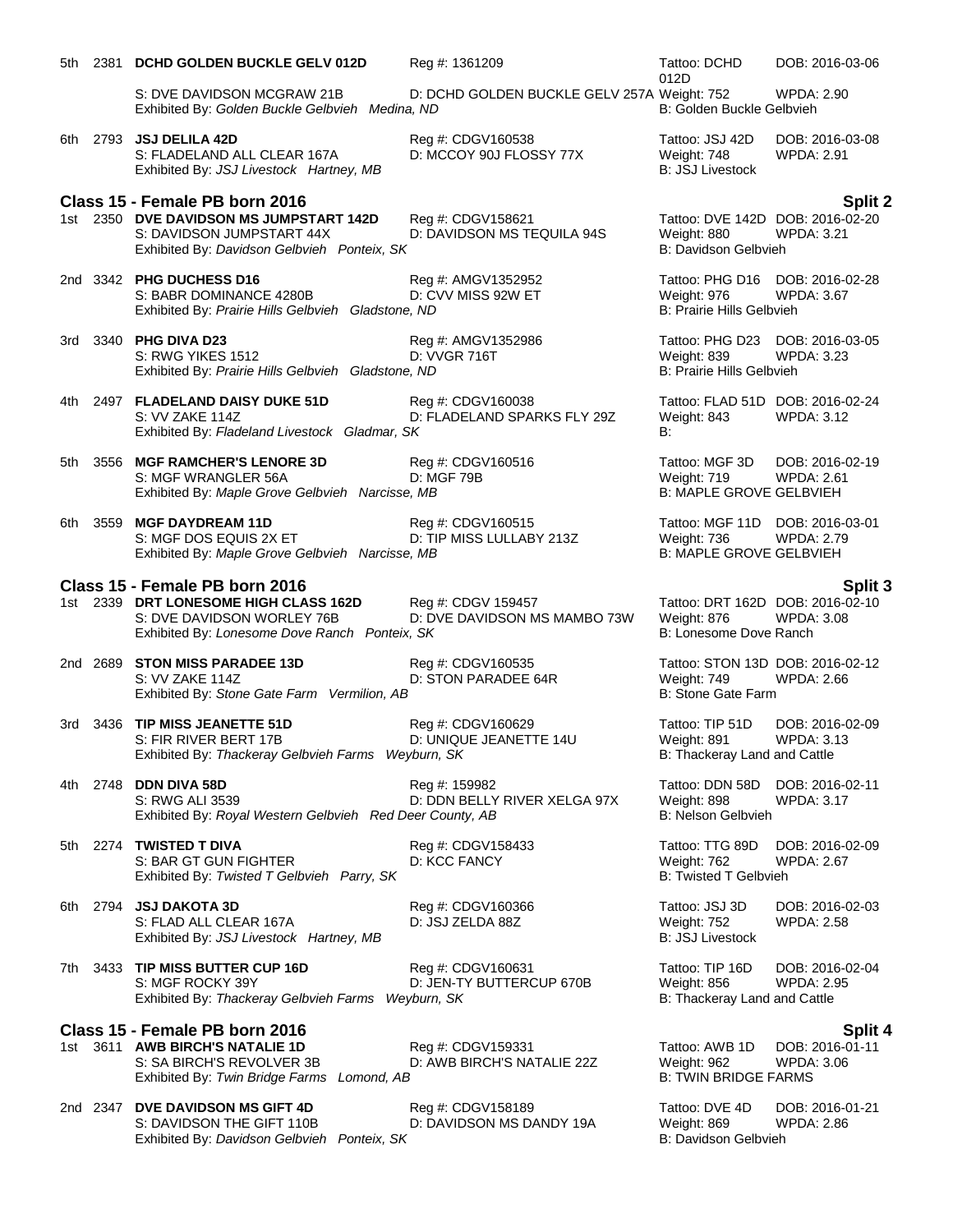|               | 3rd 2111 GOODVIEW PLD MARGARET<br>S: SLC RIO GRANDE 202A<br>Exhibited By: Goodview Gelbvieh Punnichy, SK                                           | Reg #: CDGV159317<br>D: GOODVIEW PLD 30A                      | Weight: 846<br>B: Goodview Gelbvieh                             | Tattoo: BLB 138D DOB: 2016-01-30<br>WPDA: 2.87        |
|---------------|----------------------------------------------------------------------------------------------------------------------------------------------------|---------------------------------------------------------------|-----------------------------------------------------------------|-------------------------------------------------------|
|               | 4th 2492 FLADELAND DARLIN 4D<br>S: SLC HEAD START 37A ET<br>Exhibited By: Fladeland Livestock Gladmar, SK<br>Additional Owner: DEL AND TAMMY WYATT | Reg #: CDGV160056<br>D: FLADELAND BOTTOMS UP 23B              | Tattoo: FLAD 4D<br>Weight: 813<br><b>B: FLADELAND LIVESTOCK</b> | DOB: 2016-01-29<br><b>WPDA: 2.75</b>                  |
|               | 5th 2335 DRT LONESOME BIANCA 40D<br>S: DVE DAVIDSON WORLEY 76B                                                                                     | Reg #: CDGV 159358<br>D: DRT LONESOME GOOD TIME GIRL<br>136AZ | Tattoo: DRT 40D<br>Weight: 798                                  | DOB: 2016-01-30<br><b>WPDA: 2.71</b>                  |
|               | Exhibited By: Lonesome Dove Ranch Ponteix, SK                                                                                                      |                                                               | B: Lonesome Dove Ranch                                          |                                                       |
| 6th.          | 2270 TWISTED T DESIRE<br>S: MIGHTY DANDY<br>Exhibited By: Twisted T Gelbvieh Parry, SK                                                             | Reg #: CDGV158184<br>D: MISS STONE                            | Weight: 772<br><b>B: Twisted T Gelbvieh</b>                     | Tattoo: TTG 81D DOB: 2016-01-24<br><b>WPDA: 2.56</b>  |
| 7th           | 2268 TWISTED T DYNASTY<br>S: EV MIGHTY DANDY<br>Exhibited By: Twisted T Gelbvieh Parry, SK                                                         | Reg #: CDGV158233<br>D: KARI-X                                | Tattoo: TTG 84D<br>Weight: 903<br><b>B: Twisted T Gelbvieh</b>  | DOB: 2016-01-29<br><b>WPDA: 3.05</b>                  |
| 8th           | 3440 TIP MISS DELORIS 11D<br>S: ROCKY 39Y<br>Exhibited By: Thackeray Gelbvieh Farms                                                                | Reg #: CDGV160955<br>D: MISS 137B<br>Weyburn, SK              | Tattoo: TIP 11D<br>Weight: 779<br>B: Thackery Gelbvieh          | DOB: 2016-01-30<br><b>WPDA: 2.64</b>                  |
| <b>Female</b> | Class 16a - Junior Division Calf Champion and Reserve Calf Champion                                                                                |                                                               |                                                                 | Split 0                                               |
|               | 1st 2350 DVE DAVIDSON MS JUMPSTART 142D<br>S: DAVIDSON JUMPSTART 44X<br>Exhibited By: Davidson Gelbvieh Ponteix, SK                                | Reg #: CDGV158621<br>D: DAVIDSON MS TEQUILA 94S               | Weight: 880<br>B: Davidson Gelbvieh                             | Tattoo: DVE 142D DOB: 2016-02-20<br><b>WPDA: 3.21</b> |
|               | 2nd 3337 PHG DIVINE D54<br>S: WRS SILENT STAN 20S<br>Exhibited By: Prairie Hills Gelbvieh Gladstone, ND                                            | Reg #: AMGV1353432<br>D: PHG MISS EUNICE Z12                  | Weight: 786<br>B: Prairie Hills Gelbvieh                        | Tattoo: PHG D54 DOB: 2016-03-12<br><b>WPDA: 3.11</b>  |
|               |                                                                                                                                                    |                                                               |                                                                 | Split 0                                               |
|               | Class 16b - Senior Division Calf Champion and Reserve Calf Champion                                                                                |                                                               |                                                                 |                                                       |
| <b>Female</b> | 1st 3611 AWB BIRCH'S NATALIE 1D<br>S: SA BIRCH'S REVOLVER 3B<br>Exhibited By: Twin Bridge Farms Lomond, AB                                         | Reg #: CDGV159331<br>D: AWB BIRCH'S NATALIE 22Z               | Tattoo: AWB 1D<br>Weight: 962<br><b>B: TWIN BRIDGE FARMS</b>    | DOB: 2016-01-11<br><b>WPDA: 3.06</b>                  |
|               | 2nd 2339 DRT LONESOME HIGH CLASS 162D<br>S: DVE DAVIDSON WORLEY 76B<br>Exhibited By: Lonesome Dove Ranch Ponteix, SK                               | Reg #: CDGV 159457<br>D: DVE DAVIDSON MS MAMBO 73W            | Weight: 876<br>B: Lonesome Dove Ranch                           | Tattoo: DRT 162D DOB: 2016-02-10<br>WPDA: 3.08        |
|               | <b>Class 17 - Grand Champion and Reserve Grand Champion Female</b>                                                                                 |                                                               |                                                                 | Split 0                                               |
| 1st 2353      | Exhibited By: Davidson Gelbvieh Ponteix, SK<br><b>DVE DAVIDSON EMERSON 108D</b><br>S: BLACK MAC Z13                                                | Reg #: CDGV158506<br>D: DAVIDSON MS NAVAHO 26B                | B: Davidson Gelbvieh<br>Tattoo: DVE 108D<br>Weight: 965         | DOB: 2016-02-14<br><b>WPDA: 3.45</b>                  |
|               | <b>DVE DAVIDSON MS NAVAHO 26B</b><br>S: NAVAHO 188X                                                                                                | Reg #: CDGV 151261<br>D: DAVIDSON MS DAKOTA 96X               | Tattoo: DVE 26B<br>Weight: 1818                                 | DOB: 2014-02-06<br>WPDA: 1.79                         |
| 2nd 2502      | Exhibited By: Fladeland Livestock Gladmar, SK<br><b>FLADELAND DAISY DUKE 51D</b><br>S: VV ZAKE 114Z                                                | Reg #: CDGV160038<br>D: FLADELAND SPARKS FLY 29Z              | B:<br>Tattoo: FLAD 51D<br>Weight: 843                           | DOB: 2016-02-24<br>WPDA: 3.12                         |
|               | <b>FLADELAND SPARKS FLY 29Z</b><br>S: JDPD ASTRO                                                                                                   | Reg #: CDGV146699<br>D: FLADELAND SHILO 83S                   | Tattoo: FLAD 29Z<br>Weight: 1733                                | DOB: 2012-02-02<br>WPDA: 0.99                         |
| 1st 2346      | Class 18 - Progeny of Dam<br>Progeny of Dam<br>Exhibited By: Davidson Gelbvieh Ponteix, SK                                                         |                                                               |                                                                 | Split 1                                               |

Exhibited By: *Maple Grove Gelbvieh Narcisse, MB*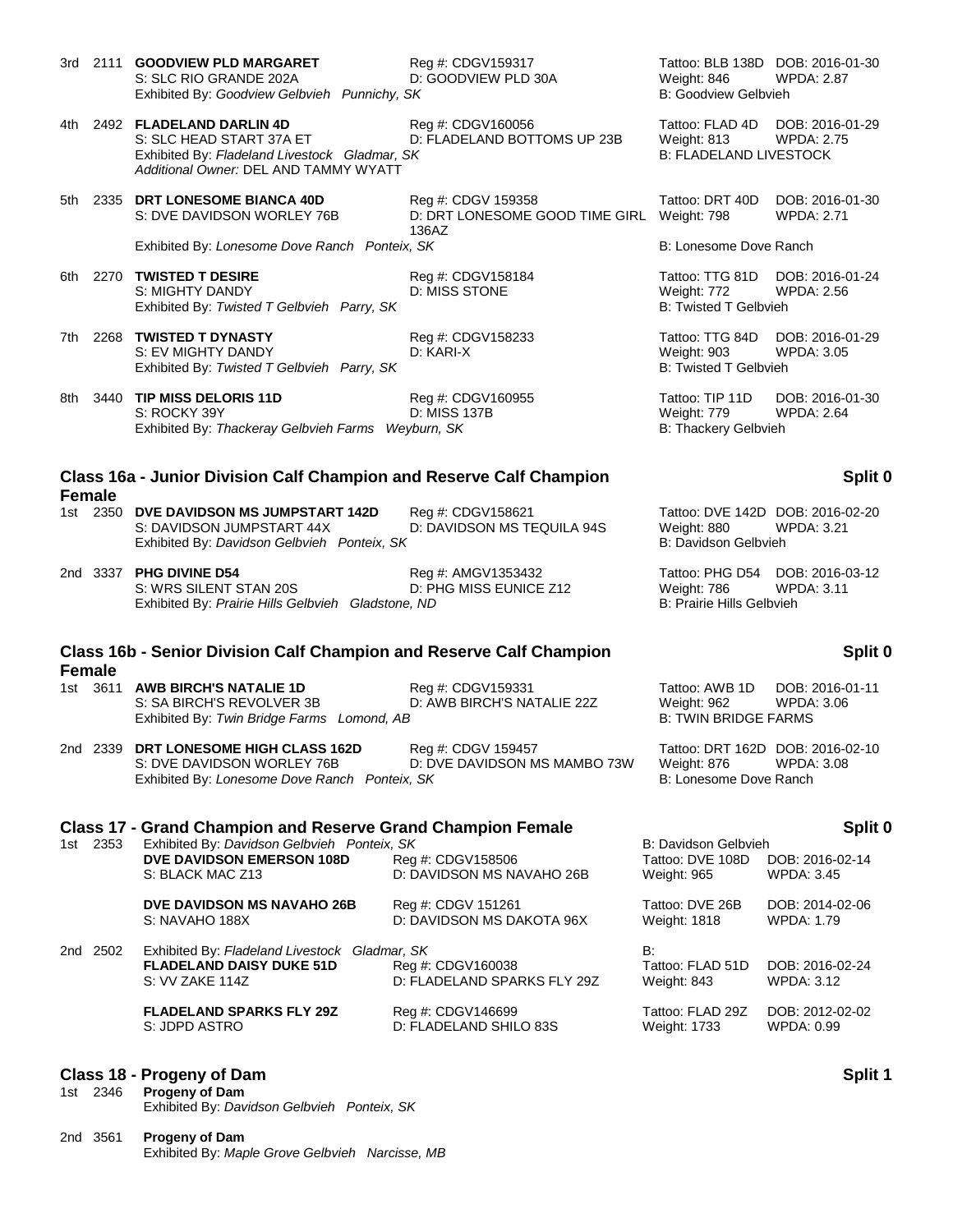|     | 2273     | <b>Progeny of Dam</b><br>Exhibited By: Twisted T Gelbvieh Parry, SK                         |         |
|-----|----------|---------------------------------------------------------------------------------------------|---------|
|     | 2501     | <b>Progeny of Dam</b><br>Exhibited By: Fladeland Livestock Gladmar, SK                      |         |
|     | 3602     | <b>Progeny of Dam</b><br>Exhibited By: Prairie Hills Gelbvieh Gladstone, ND                 |         |
|     | 3432     | <b>Progeny of Dam</b><br>Exhibited By: Thackeray Gelbvieh Farms Weyburn, SK                 |         |
|     | 1st 2352 | Class 19 - Breeder's Herd<br>Breeder's Herd<br>Exhibited By: Davidson Gelbvieh Ponteix, SK  | Split 1 |
|     | 2nd 2138 | Breeder's Herd<br>Exhibited By: Twin Bridge Farms Lomond, AB                                |         |
| 3rd | 2338     | Breeder's Herd<br>Exhibited By: Lonesome Dove Ranch Ponteix, SK                             |         |
|     | 2266     | Breeder's Herd<br>Exhibited By: Twisted T Gelbvieh Parry, SK                                |         |
|     | 2383     | Breeder's Herd<br>Exhibited By: Golden Buckle Gelbvieh Medina, ND                           |         |
|     | 2496     | Breeder's Herd<br>Exhibited By: Fladeland Livestock Gladmar, SK                             |         |
|     | 2752     | Breeder's Herd<br>Exhibited By: Royal Western Gelbvieh Red Deer County, AB                  |         |
|     | 2791     | Breeder's Herd<br>Exhibited By: JSJ Livestock Hartney, MB                                   |         |
|     | 3603     | Breeder's Herd<br>Exhibited By: Prairie Hills Gelbvieh Gladstone, ND                        |         |
|     | 3434     | Breeder's Herd<br>Exhibited By: Thackeray Gelbvieh Farms Weyburn, SK                        |         |
|     | 3558     | Breeder's Herd<br>Exhibited By: Maple Grove Gelbvieh Narcisse, MB                           |         |
|     | 1st 3600 | <b>Class 20 - Get-of-Sire</b><br>Get-of-Sire<br>Exhibited By: Davidson Gelbvieh Ponteix, SK | Split 1 |
|     | 2277     | Get-of-Sire<br>Exhibited By: Twisted T Gelbvieh Parry, SK                                   |         |
|     | 2337     | Get-of-Sire<br>Exhibited By: Lonesome Dove Ranch Ponteix, SK                                |         |
|     | 2379     | Get-of-Sire<br>Exhibited By: Golden Buckle Gelbvieh Medina, ND                              |         |
|     | 2505     | Get-of-Sire<br>Exhibited By: Fladeland Livestock Gladmar, SK                                |         |
|     | 2747     | Get-of-Sire<br>Exhibited By: Royal Western Gelbvieh Red Deer County, AB                     |         |
|     | 3601     | Get-of-Sire<br>Exhibited By: Prairie Hills Gelbvieh Gladstone, ND                           |         |
|     | 3430     | Get-of-Sire<br>Exhibited By: Thackeray Gelbvieh Farms Weyburn, SK                           |         |
|     |          |                                                                                             |         |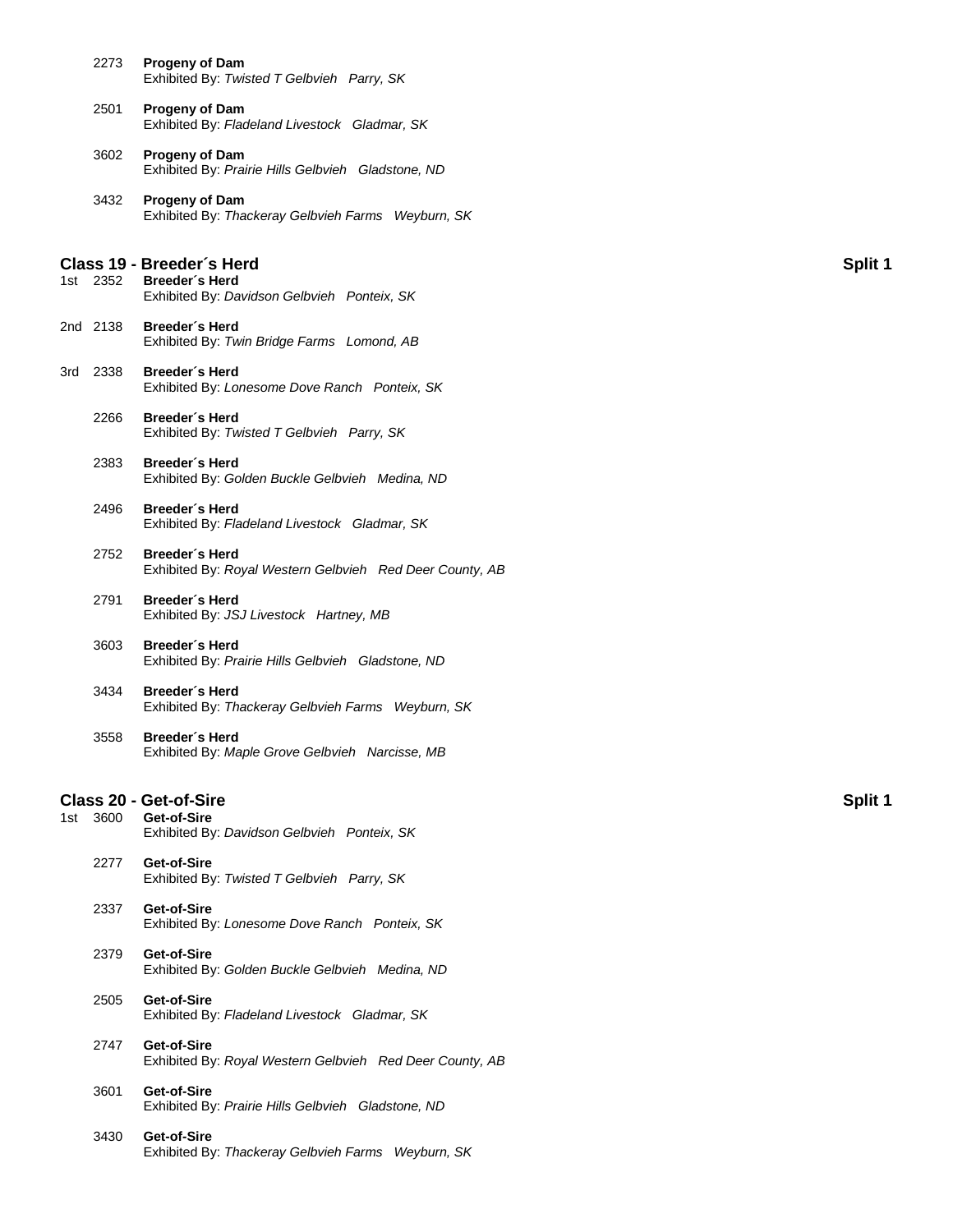# **Class 21 - Female percentage born 2016 Split 1**

1st 2739 **NGC DESTINY 8D**<br>
1st 2739 **NGC DESTINY 8D** Reg #: CDGV160234 Tattoo: NGC 8D DOB: 2016-0<br>
19 D: NGC ARMANI 30A Weight: 672 WPDA: 3.22 S: JRI PETERBILT 282B31 ET 
D: NGC ARMANI 30A

D: NGC ARMANI 30A

B: BNH Livestock

By: BNH Livestock

BUC ARMANI 30A

D: NGC ARMANI 30A

D: D: BNH Livestock

D: NGC ARMANI 30A

D: D: BNH Livestock

D: NGC ARMANI 30A

B: B Exhibited By: BNH Livestock Red Deer County, AB

- **Class 22 - Female percentage born 2015**
- **Class 23 - Female percentage (with 2016 tattooed calf) born 2014**
- **Class 24 - Female percentage (with 2016 tattooed calf) born 2013 or earlier**
- **Class 25 - Grand Champion and Reserve Grand Champion Percentage Female**

|     | Class 26 - Balancer Bull Born 2016                                                                                                              |                                                 |                                                            | Split 1                                                   |
|-----|-------------------------------------------------------------------------------------------------------------------------------------------------|-------------------------------------------------|------------------------------------------------------------|-----------------------------------------------------------|
|     | 1st 2057 <b>CRAN D65 ET</b><br>S: CTR SANDHILLS 0065X<br>Exhibited By: Cranview Gelbvieh Minot, ND                                              | Reg #: AMGV1360884<br>D: HILLE ZULA Z133        | Tattoo: D65<br>Weight: 788<br><b>B: Cranview Gelbvieh</b>  | DOB: 2016-03-03<br><b>WPDA: 3.01</b>                      |
|     | 2nd 2051 CRAN D47 ET<br>S: CTR SANDHILLS 0065X<br>Exhibited By: Cranview Gelbvieh Minot, ND                                                     | Reg #: AMGV1359108<br>D: HILLE ZULA Z133        | Tattoo: D47<br>Weight: 835<br><b>B: Cranview Gelbvieh</b>  | DOB: 2016-03-25<br><b>WPDA: 3.48</b>                      |
|     | 3rd 2050 <b>CRAN D11</b><br>S: CRAN FILLMORE B553 ET<br>Exhibited By: Cranview Gelbvieh Minot, ND                                               | Reg #: AMGV1359111<br>D: T702                   | Tattoo: D11<br>Weight: 689<br><b>B: Cranview Gelbvieh</b>  | DOB: 2016-03-15<br>WPDA: 2.76                             |
|     | Class 27 - Balancer Bull Born 2015<br>2nd 2751 RWG CAT POWER 5703<br>S: BEAS 2806Z<br>Exhibited By: Royal Western Gelbvieh Red Deer County, AB  | Reg #: 156522<br>D: RWG UNAVAILABLE KITTY 8510  | Weight: 1669<br>B: Royal Western Gelbvieh                  | Split 1<br>Tattoo: RWG C703 DOB: 2015-07-08<br>WPDA: 3.33 |
|     | 2755 RWG CAPTAIN 5701<br>S: BEAS 2806Z<br>Exhibited By: Royal Western Gelbvieh Red Deer County, AB                                              | Reg #: 156504<br>D: VG VALLEY MISS TRIX 157T ET | Weight: 1962<br>B: Royal Western Gelbvieh                  | Tattoo: RWG C701 DOB: 2015-07-03<br><b>WPDA: 3.88</b>     |
|     | Class 27b - Balancer Bull Born 2014                                                                                                             |                                                 |                                                            | Split 1                                                   |
|     | 1st 2692 STON BLACK PYTHON 47B<br>S: PCCI MR TITLEIST 1169Y<br>Exhibited By: Stone Gate Farm Vermilion, AB<br>Additional Owner: Towerview Ranch | Reg #: CDGV152327<br>D: SLC ROYAL GIRL 28X      | <b>Weight: 2318</b><br>B: Stone Gate Farm                  | Tattoo: STON 47B DOB: 2014-02-10<br>WPDA: 2.29            |
|     | Class 28 - Balancer Female Born 2016                                                                                                            |                                                 |                                                            | Split 1                                                   |
|     | 1st 3365 <b>BABR ANNA 6236D</b>                                                                                                                 | Reg #: AMGV1356954                              | Tattoo: BABR<br>6236D                                      | DOB: 2016-04-04                                           |
|     | S: BABR INFLUENCIAL 4241B ET<br>Exhibited By: Beastrom Ranch pierre, SD                                                                         | D: BEA CINDY LOU WHO 0001X                      | Weight: 739<br>B: Wes & Brittney Spencer                   | <b>WPDA: 3.21</b>                                         |
|     | 2nd 2053 CRAN D613<br>S: CRAN FILLMORE B553 ET<br>Exhibited By: Cranview Gelbvieh Minot, ND                                                     | Reg #: AMGV1359106<br>D: B536 ET                | Tattoo: D613<br>Weight: 652<br><b>B: Cranview Gelbvieh</b> | DOB: 2016-03-20<br><b>WPDA: 2.66</b>                      |
|     | 3rd 2742 NGC DEVLISH HALO 11D<br>S: JRI PETERBILT 282B31 ET<br>Exhibited By: BNH Livestock Red Deer County, AB                                  | Reg #: CDGV160237<br>D: SLC HALO 57X            | Tattoo: NGC 11D<br>Weight: 608<br><b>B: BNH Livestock</b>  | DOB: 2016-05-01<br><b>WPDA: 3.00</b>                      |
| 4th | 2056 CRAN D643 ET<br>S: CTR SANDHILLS 0065X<br>Exhibited By: Cranview Gelbvieh Minot, ND                                                        | Reg #: AMGV1359105<br>D: HILLE ZULA Z133        | Tattoo: D643<br>Weight: 726<br><b>B: Cranview Gelbvieh</b> | DOB: 2016-04-01<br><b>WPDA: 3.12</b>                      |
|     | Class 28 - Balancer Female Born 2016                                                                                                            |                                                 |                                                            | Split 2                                                   |
|     | 1st 3366 BABR ELSA 6202D                                                                                                                        | Reg #: AMGV1355558                              | Tattoo: BABR<br>6202D                                      | DOB: 2016-02-02                                           |
|     | S: BABR DYNAMIC 4260D<br>Exhibited By: Beastrom Ranch pierre, SD                                                                                | D: BEA 445B                                     | Weight: 924<br>B: Wes & Brittney Spencer                   | <b>WPDA: 3.16</b>                                         |